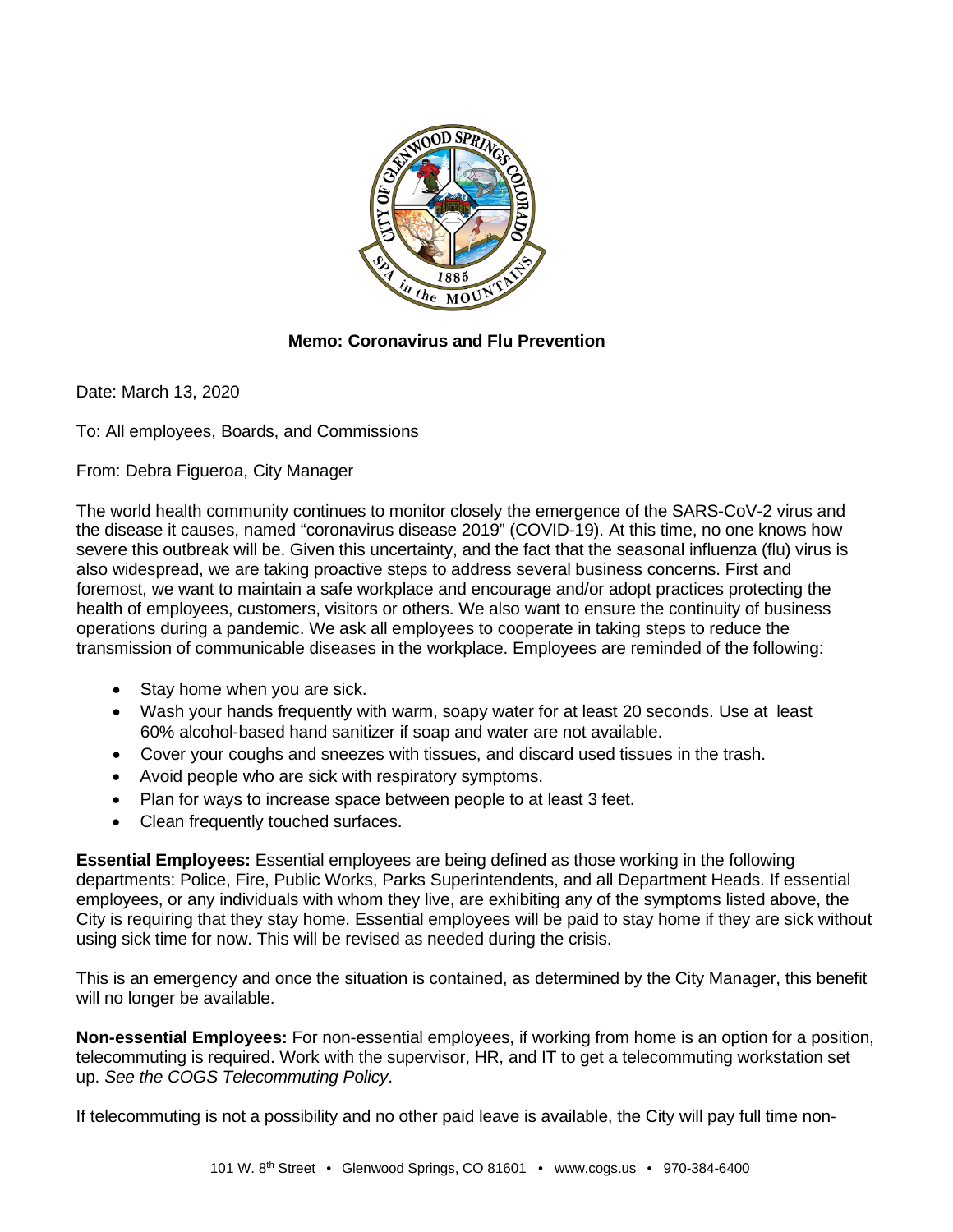essential employees for all scheduled and missed shifts. As facilities and programs will be closed and are cancelled as the result of this pandemic, the City will pay for those hours that are typically scheduled. Each employee must work with their supervisor or Department Head to determine what this looks like for their position. This policy will be revised as needed during the crisis.

Full time non-essential employees whose job duties may not typically include remote working contributions should ask about making remote contributions to their departments with prior approval from their supervisor and Department Head. If approved, employees should work with their supervisor and Department Heads to come up with a plan. All hours worked will be paid at the regular rate of pay and should not exceed the hours the employee would be scheduled to work per week without prior supervisor approval. Employees should work with their supervisor or department head to determine what this looks like for their position.

This is an emergency and once the situation is contained, as determined by the City Manager, this benefit will no longer be available.

**Part-time and Seasonal Non-essential Employees:** As closures and cancellations negatively impact the ability for part- time or seasonal employees to perform their regularly scheduled work hours, the City will compensate them for their work. This policy will be revised as needed during the crisis.

If working from home is an option for a position, employees should work with their supervisor, HR, and IT to get a telecommuting workstation set up. *See the COGS Telecommuting Policy.* 

Part-time and Seasonal non-essential employees whose job duties may not typically include remote working contributions should ask about making remote contributions to their departments with prior approval from their supervisor and Department Head. If approved, employees should work with their supervisor and Department Heads to come up with a plan. All hours worked will be paid at the regular rate of pay and should not exceed the hours the employee would be scheduled to work per week without prior supervisor approval.

If telecommuting is not a possibility and no other paid leave is available, the City will pay part time and seasonal non-essential employees for all scheduled and missed shifts. This policy will be revised as needed during the crisis.

This is an emergency and once the situation is contained, as determined by the City Manager, this benefit will no longer be available.

**Environmental Cleaning:** For those of you who are essential and therefore at work, the City of Glenwood Springs has provided alcohol-based hand sanitizers throughout the workplace and in common areas. Cleaning sprays and wipes have also been provided to clean and disinfect frequently touched objects and surfaces such as telephones and keyboards. For those of you responsible for public parks or reception areas or meetings, please utilize the wipes at the beginning and end of each shift to keep your area clean. Also use as needed if you feel someone who is sick or illustrates respiratory symptoms has entered your area.

**Meetings:** Employees are encouraged to use telephone and video conferencing instead of face-to-face meetings as much as possible as long as there is a risk of contamination per the CDC, an outbreak is when a large number of people suddenly get sick). IT support services are available to employees who need assistance with this technology.

**Stay home if ill:** It is critical that employees do not report to work while they are experiencing